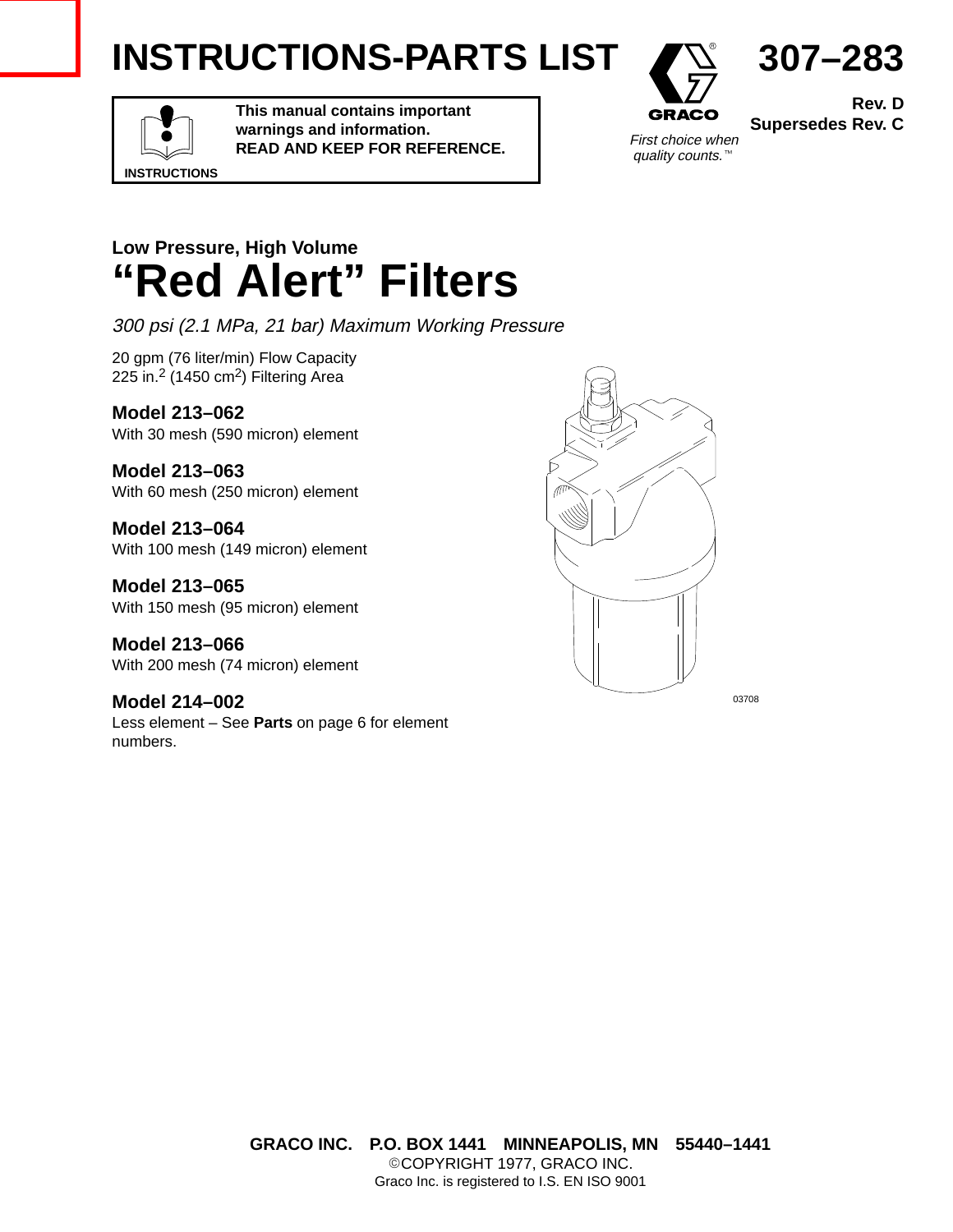# **Table of Contents**

#### Warnings 2 . . . . . . . . . . . . . . . . . . . . . . . . . . . . . . . . . . . . . . Installation 4 . . . . . . . . . . . . . . . . . . . . . . . . . . . . . . . . . . . . Service 5 . . . . . . . . . . . . . . . . . . . . . . . . . . . . . . . . . . . . . . . Parts 6 . . . . . . . . . . . . . . . . . . . . . . . . . . . . . . . . . . . . . . . . . Technical Data . . . . . . . . . . . . . . . . . . . . . . . . . . . . . . . . . 7 Graco Warranty 8 . . . . . . . . . . . . . . . . . . . . . . . . . . . . . . . . Graco Phone Number . . . . . . . . . . . . . . . . . . . . . . . . . . . 8

**Warning Symbol**

## **WARNING**

**Symbols**

This symbol alerts you to the possibility of serious injury or death if you do not follow the instructions.

### **Caution Symbol**

### **CAUTION**

This symbol alerts you to the possibility of damage to or destruction of equipment if you do not follow the corresponding instructions.

# **WARNING**



### **EQUIPMENT MISUSE HAZARD**

Equipment misuse can cause the equipment to rupture or malfunction and result in serious injury.

- This equipment is for professional use only.
- $\bullet$ Read all instruction manuals, tags, and labels before operating the equipment.
- $\bullet$  Use the equipment only for its intended purpose. If you are uncertain about usage, call your Graco distributor.
- Do not alter or modify this equipment. Use only genuine Graco parts and accessories.
- Check the equipment daily. Repair or replace worn or damaged parts immediately.
- Do not exceed the maximum working pressure of the lowest rated system component. This equipment has a **300 psi (2.1 MPa, 21 bar) maximum working pressure**.
- Route the hoses away from the traffic areas, sharp edges, moving parts, and hot surfaces. Do not expose Graco hoses to temperatures above 180°F (82°C) or below  $-40^{\circ}$ F (-40°C).
- Use fluids or solvents that are compatible with the equipment wetted parts. See the **Technical Data** section of all the equipment manuals. Read the fluid and solvent manufacturer's warnings.
- Comply with all applicable local, state and national fire, electrical and other safety regulations.

### **PRESSURIZED EQUIPMENT HAZARD**

Spray from the gun, hose leaks, or ruptured components can splash fluid in the eyes or on the skin and cause serious injury.

- Relieve the pressure before removing, cleaning, or servicing the equipment.
- Do not stop or deflect fluid leaks with your hand, body, glove, or rag.
- **Tighten all the fluid connections before operating the equipment.**
- Check the hoses, tubes, and couplings daily. Replace worn, damaged, or loose parts immediately. Permanently coupled hoses cannot be repaired; replace the entire hose.

**ER THE STATE**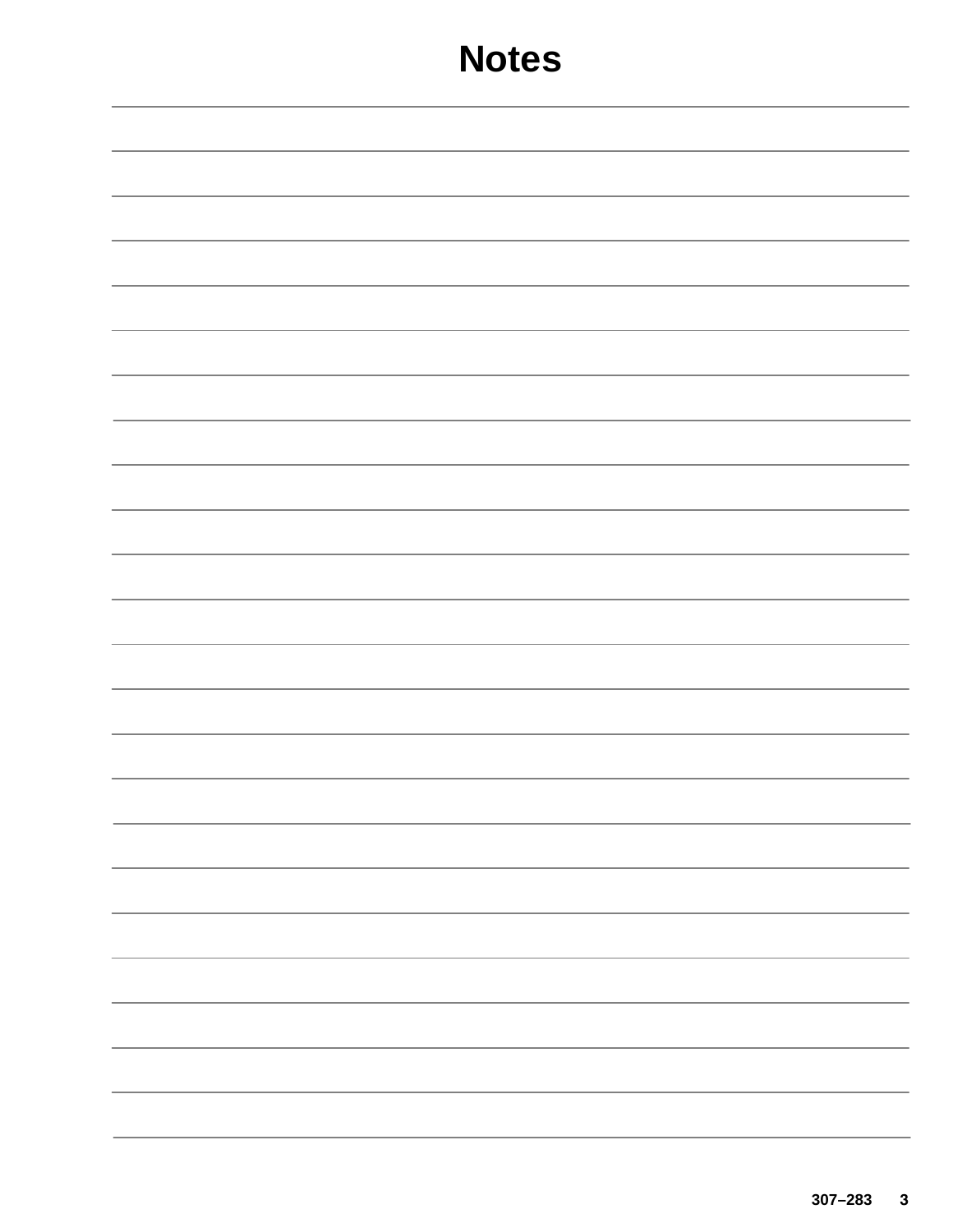## **Installation**

#### **Notes:**

- To clean or service the filter without shutting down the system, install a dual filter or a filter bypass as explained below.
- $\bullet$  The numbers and letters in parenthesis refer to the Figures and the Parts Drawing.
- $\bullet$  Be sure to allow 4 in. (102 mm) minimum clearance below the filter for easier removal of the bowl (9).

### **Dual Filter System**

This setup enables you to redirect the fluid to another filter while one filter is cleaned or serviced.

Install two filters as shown in Fig. 1. Both filters must have an adapter (A) and drain valve (B) in the filter bowl (9) to relieve fluid pressure and drain the filter before removing the bowl. Install four suitable shutoff valves (D), one at each filter inlet and outlet, to redirect the fluid and isolate the filter when not in use.

### **Filter Bypass System**

This setup enables you to redirect fluid through pipes which bypass the filter, while cleaning or servicing the filter.

Install the filter and bypass pipes as shown in Fig. 2. An adapter (A) and drain valve (B) must be installed in the filter bowl (9) to relieve fluid pressure and drain the filter before removing the bowl. Install four suitable shutoff valves (D), one at the filter inlet; the filter outlet; the bypass pipe inlet; and the bypass pipe outlet, to redirect the fluid and isolate the filter while cleaning and servicing.

### **WARNING**

To reduce the risk of component rupture and serious injury, do not exceed the 300 psi (2.1 MPa, 21 bar) maximum working pressure of this filter, or the maximum working pressure of any other accessory or component in your system. Be sure that all components and accessories are rated to withstand the maximum working pressure of your pump.



**Fig. 1**



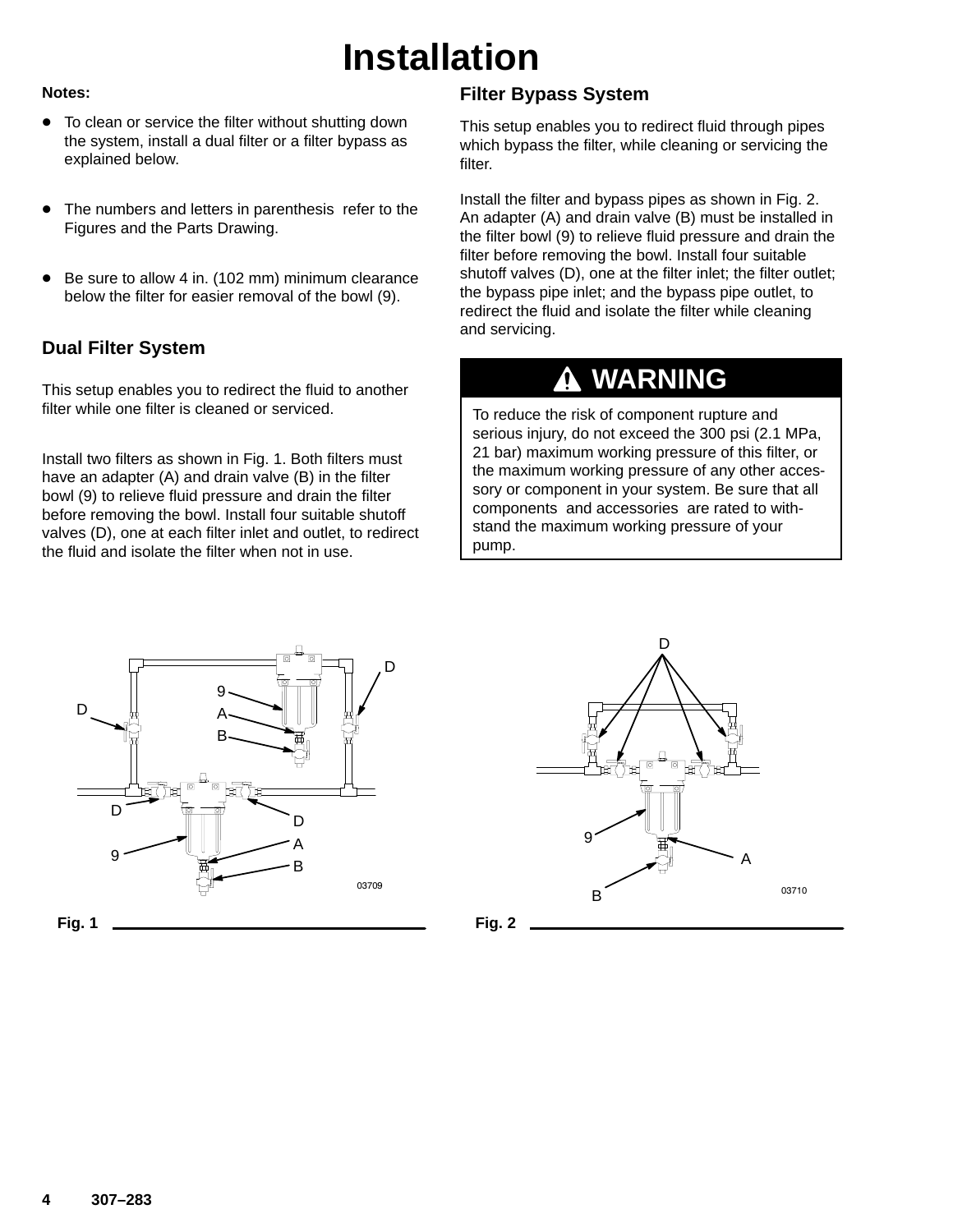# **Service**

### **WARNING**

#### **PRESSURIZED EQUIPMENT HAZARD**

Before removing, cleaning, or servicing the filter, close the inlet and outlet ball valves (D, Fig. 1) and open the fluid drain valve (B) to relieve pressure.

## **CAUTION**

If the filter will not be used for awhile, thoroughly clean all the parts in solvent and blow them dry before the paint dries and clogs the filter. To help prevent damaging the parts, do not clean them with a wire brush or sharp object.

### **Indicator**

The indicator provides gradual warning of a dirty element. When the indicator shows 3/4 red, clean the element. If not cleaned promptly, the filter bypass valve opens and fluid will not be filtered.

Replace the indicator assembly (1) if the indicator is not working correctly (it is always red, or never red).

### **Bypass Valve**

The valve opens when a dirty element causes the filter's outlet pressure to drop 15 psi (100 kPa, 1 bar). below the inlet pressure. This keeps the system pressure steady and prevents the element from collapsing.

Replace the bypass valve (2) if it is damaged or worn.

### **Viton O-Ring**

The o-ring seals the bowl (9) to the housing (3). If material leaks around the bowl, replace the o-ring (6).

Remove the bowl and o-ring. Clean the parts in a compatible solvent. Be careful not to damage the o-ring or sealing surfaces of the bowl and housing. Before assembling, lubricate the parts with No. 2 grease.

### **Bowl, Element, and Spring**

Graco recommends keeping a spare bowl (9), element (7), and spring (8) on hand. Before removing the bowl, direct the fluid through the bypass valve (2) or shut down the system. Relieve fluid pressure by opening the drain valve (B).

Holding the bowl with a wrench to keep it from turning, screw the drain plug (10) out. After the fluid has drained out, remove the bowl, element, and spring. Replace immediately with the spare bowl, element, and spring to keep the paint from drying on the housing (3) and other parts. Install the element with the dome end up. Lubricate the threads of the bowl before screwing it into the housing; tighten it securely.

Clean the bowl, element, and spring you removed with a compatible solvent before the paint dries. Do not use a wire brush or sharp object to clean. Store until needed.

**Note:** Clean the filter element (7) with a small paint brush. Blow out lodged particles with air, and inspect for damage. Replace if ruptured.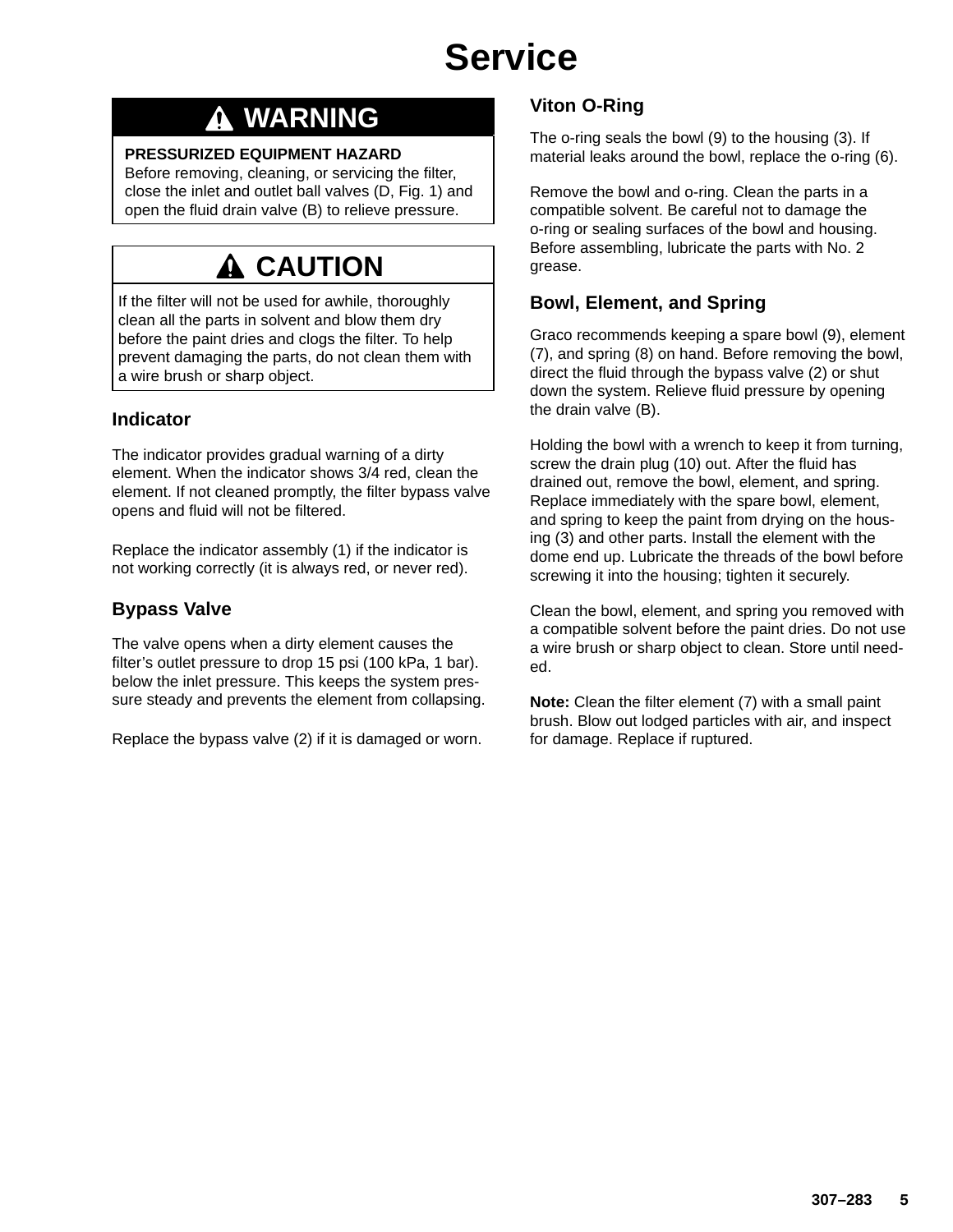## **Parts**

#### **Model 213–062 to 213–066** Include Items 1–10

### **Model 214–002**

Include Items 1–6, 8–10



**Note:** Model 214–002 includes items 1–6 and 8–10, but does not include a filter element as standard. Select the desired filter element from those listed under Ref. No. 7

**Note:** All other models are the same as 214–002, but do include a filter element as standard, as listed under Ref. No. 7.

| Ref.<br>No. | Part No. | <b>Description</b><br>Qty.             |   |
|-------------|----------|----------------------------------------|---|
| 1           | 104-125  | <b>INDICATOR, filter</b>               |   |
| 2           | 102-694  | VALVE, bypass                          |   |
| 3           | 172-741  | <b>HOUSING, filter</b>                 | 1 |
| 4           | 175-000  | PLATE, instruction                     | 1 |
| 5           | 100-055  | SCREW, drive; type "u",                |   |
|             |          | no. 6 x 1/4                            | 2 |
| 6*          | 104-712  | O-RING; Viton <sup>®</sup>             | 1 |
| $7^*$       | 108-111  | ELEMENT, filter (Model 213-062 only) 1 |   |
|             | 108-112  | ELEMENT, filter (Model 213-063 only) 1 |   |
|             | 108-113  | ELEMENT, filter (Model 213-064 only) 1 |   |
|             | 108-115  | ELEMENT, filter (Model 213-065 only) 1 |   |
|             | 108–114  | ELEMENT, filter (Model 213-066 only) 1 |   |
| 8*          | 102-691  | SPRING, element                        |   |
| 9*          | 172-745  | <b>BOWL, filter</b>                    |   |
| 10          | 104–663  | PLUG, pipe; 3/4 npt(f)                 |   |

\* Recommended "tool box" spare parts. Keep these parts on hand to reduce down time.

Order parts by the name and the series letter of the assembly for which your are ordering.

03707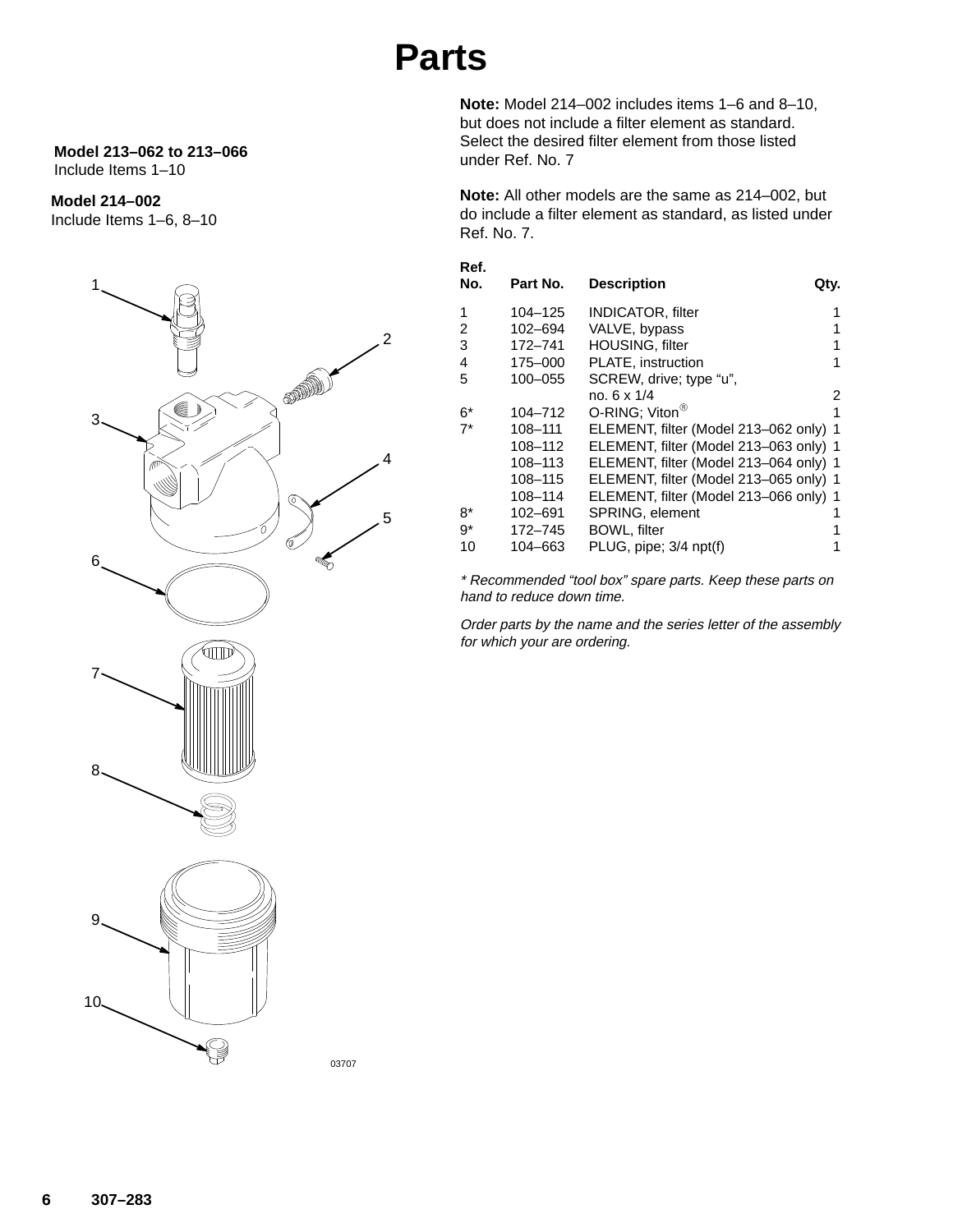# **Technical Data**

| Category                        | <b>Data</b>                                                                               |
|---------------------------------|-------------------------------------------------------------------------------------------|
| <b>Dimensions</b>               | 6.06" (154 mm) Wide;<br>5.5" (140 mm) Deep;<br>11" (280 mm) High                          |
| Weight                          | 7 lb (3.2 kg)                                                                             |
| <b>Maximum Working Pressure</b> | 300 psi (2.1 MPa, 21 bar)                                                                 |
| <b>Flow Capacity</b>            | 20 gpm (76 liters/min)                                                                    |
| <b>Filter Area</b>              | 225 in. <sup>2</sup> (1450 mm <sup>2</sup> )                                              |
| <b>Wetted Parts</b>             | Anodized Aluminum, Viton <sup>®</sup> ; 300 Series Stainless<br>Steel, PTFE, Plated Steel |

Viton<sup>®</sup> is a registered trademark of the Du Pont Corporation.